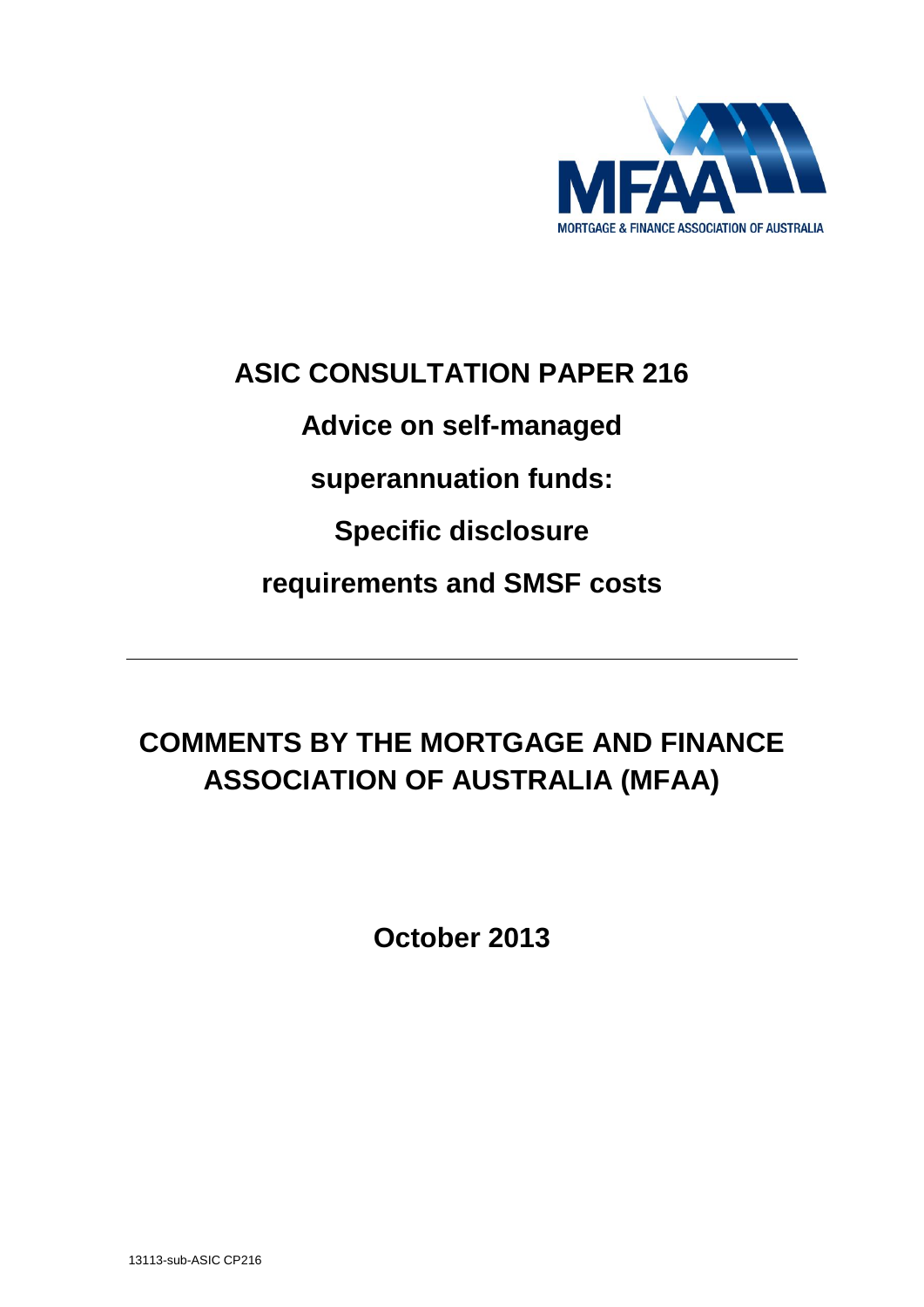## **Mortgage and Finance Association of Australia (MFAA)**

MFAA is the peak professional association in Australia for credit advisers, comprising over 10,000 mortgage and finance brokers, mortgage managers and aggregators and broking groups.

#### **The Context of these Comments**

MFAA's members are, by and large, either Australian Credit Licence holders or their credit representatives under the *National Consumer Credit Protection Act 2009 (NCCP)* and consequently are not directly impacted by CP 216. Our comments therefore, while they do not directly respond to the questions posed in CP 216, we believe, do raise important issues that need to be recognised and responded to by the general SMSF community and the Government. These relate to the efficiency and reputation of SMSFs and the protection of investors.

#### **Flexibility and complexity create potential for 'gaps'**

The flexibility provided by SMSFs to individual investors to have a direct impact in determining their superannuation destinies, while welcomed, has created the need for a robust regulatory framework to ensure maximum protection from misadventure is afforded to investors in SMSFs.

The regulatory framework covers a number of different professions involved in advising SMSFs, including lawyers and financial advisers/planners and accountants under the Financial Services Reform Act and where borrowing is involved, lenders and mortgage brokers/credit advisers under the National Credit Consumer Protection Act.

Where different professions are involved in the one SMSF process, clearly there is a potential for gaps to appear and for the risk of misdirected or ill-informed advice. This risk is considerably mitigated by the regulatory framework and also by the work of organisations such as SPAA in providing a common focal point for SMSF professionals.

The potential for risk however is heightened when SMSFs become involved in property and low-recourse-borrowing-arrangements (LRBA) in particular, where property is involved.

MFAA has recognised this risk potential and, with the knowledge of ASIC, has established a special accreditation program for MFAA members involved in advising on and recommending appropriate credit to SMSF trustees who have received advice from legal and financial services advisers about the suitability of a property investment. This accreditation program *MFAA Credit Adviser – SMSF lending* emphasises the role, and in particular, the limitations of credit advisers (brokers) in the SMSF process, as well as ensuring members clearly understand both the role of other professionals in the process and the need to collaborate with them on behalf of the SMSF client. Australian lenders that provide SMSF property financing have given support for this MFAA program.

Because SMSFs investing in property and borrowing to invest in property has in recent times become very popular, MFAA's program stresses the importance of ensuring that no gaps or cracks can appear between the roles and services provided by the various professionals involved.

Nevertheless it is clear such a popular trend has attracted opportunists who see SMSFs and property as fertile ground for rapid growth. Daily media advertisements and promotions are testament to this. It is apparent that these opportunists (eg 'property spruikers') are not regulated and their business model seems to take advantage of that.